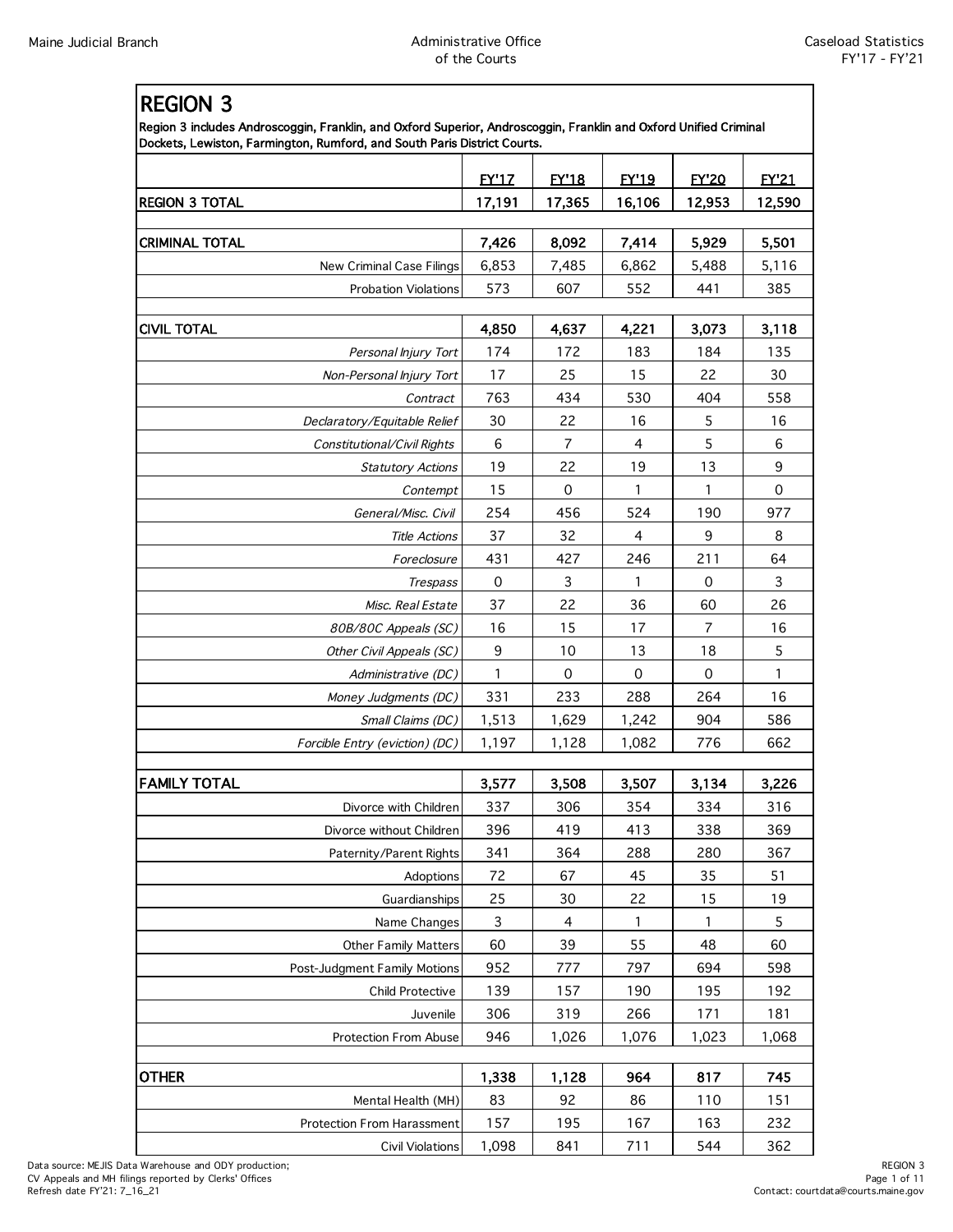| <b>REGION 3</b>                   | <b>FY'17</b> | <b>FY'18</b>   | <b>FY'19</b>   | <b>EY'20</b> | <b>FY'21</b>   |
|-----------------------------------|--------------|----------------|----------------|--------------|----------------|
| ANDROSCOGGIN SUPERIOR COURT TOTAL | 483          | 404            | 331            | 269          | 185            |
|                                   |              |                |                |              |                |
| <b>CRIMINAL TOTAL</b>             | 203          | 152            | 82             | 38           | 21             |
| <b>Probation Violations</b>       | 203          | 152            | 82             | 38           | 21             |
|                                   |              |                |                |              |                |
| <b>CIVIL TOTAL</b>                | 280          | 252            | 249            | 231          | 164            |
| Personal Injury Tort (SC)         | 120          | 115            | 126            | 110          | 92             |
| Non-Personal Injury Tort (SC)     | 3            | 2              | 3              | 3            | 5              |
| Contract (SC)                     | 23           | 32             | 20             | 29           | 18             |
| Declaratory/Equitable Relief (SC) | 4            | $\overline{c}$ | 4              | 1            | 4              |
| Constitutional/Civil Rights (SC)  | 4            | 4              | 2              | 2            | 4              |
| <b>Statutory Actions (SC)</b>     | 3            | 7              | 12             | 4            | $\overline{c}$ |
| Contempt (SC)                     | 15           | $\mathbf 0$    | $\Omega$       | 1            | $\Omega$       |
| General/Misc. Civil (SC)          | 17           | 19             | 25             | 32           | 16             |
| Title Actions (SC)                | 8            | 2              | 2              | 4            | 1              |
| Foreclosure (SC)                  | 59           | 43             | 28             | 18           | 3              |
| Trespass (SC)                     | $\mathbf 0$  | 1              | $\mathbf 0$    | 0            | 1              |
| Misc. Real Estate (SC)            | 10           | 9              | $\overline{7}$ | 12           | 8              |
| 80B/80C Appeals (SC)              | 8            | 11             | 10             | 2            | 7              |
| Other Civil Appeals (SC)          | 6            | 5              | 10             | 13           | 3              |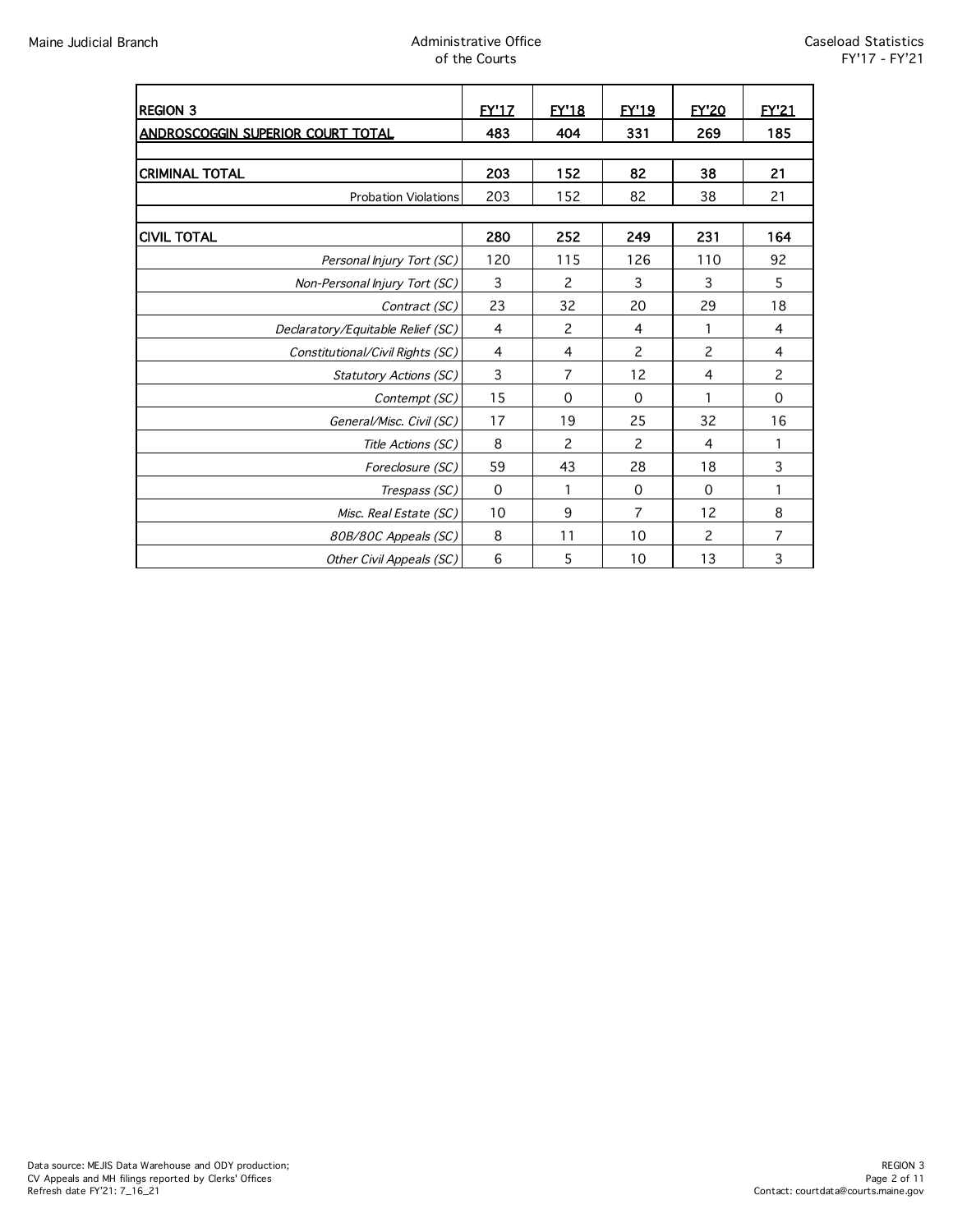| <b>REGION 3</b>                            | <b>EY'17</b> | EY'18 | EY'19 | <b>EY'20</b> | <b>EY'21</b> |
|--------------------------------------------|--------------|-------|-------|--------------|--------------|
| ANDROSCOGGIN UNIFIED CRIMINAL DOCKET TOTAL | 4,562        | 5,230 | 4,588 | 3,680        | 3,367        |
| Implementation date: 7/1/15                |              |       |       |              |              |
|                                            |              |       |       |              |              |
| <b>CRIMINAL TOTAL</b>                      | 4,153        | 4.925 | 4.304 | 3.481        | 3,205        |
| New Criminal Case Filings                  | 3,970        | 4,639 | 4,004 | 3,220        | 2,960        |
| <b>Probation Violations</b>                | 183          | 286   | 300   | 261          | 245          |
|                                            |              |       |       |              |              |
| <b>CIVIL VIOLATIONS</b>                    | 409          | 305   | 284   | 199          | 162          |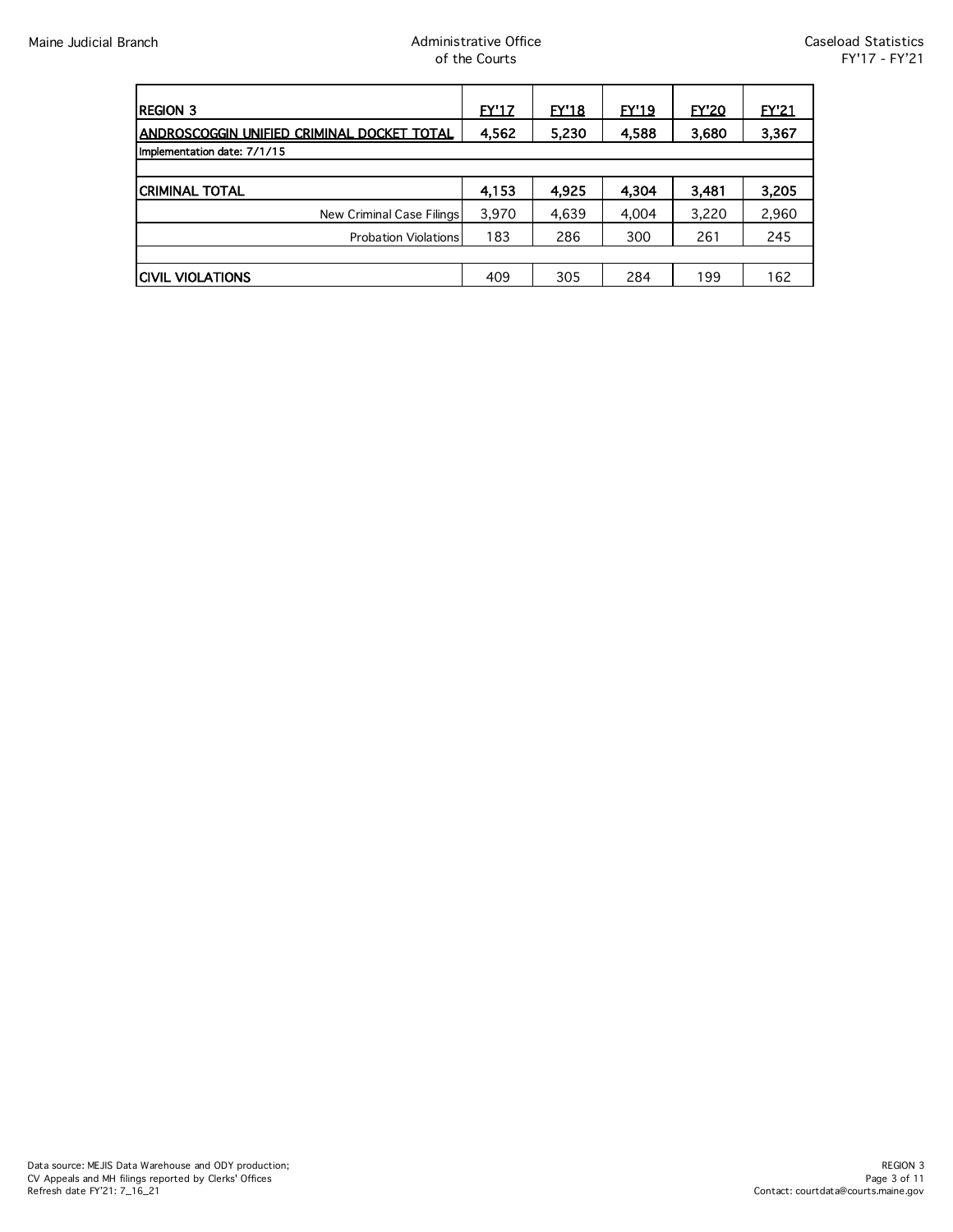| <b>REGION 3</b>                   | <b>FY'17</b>   | <b>FY'18</b>   | <b>FY'19</b>   | <b>FY'20</b> | <b>FY'21</b>   |
|-----------------------------------|----------------|----------------|----------------|--------------|----------------|
| FRANKLIN SUPERIOR COURT TOTAL     | 58             | 52             | 33             | 39           | 44             |
|                                   |                |                |                |              |                |
| <b>CRIMINAL TOTAL</b>             | 9              | 3              | 1              | $\mathbf 0$  | 0              |
| <b>Probation Violations</b>       | 9              | 3              | 1              | 0            | 0              |
|                                   |                |                |                |              |                |
| <b>CIVIL TOTAL</b>                | 49             | 49             | 32             | 39           | 44             |
| Personal Injury Tort (SC)         | 17             | 13             | 9              | 17           | 13             |
| Non-Personal Injury Tort (SC)     | 1              | 4              | 1              | 2            | 7              |
| Contract (SC)                     | 4              | 3              | 3              | 3            | 3              |
| Declaratory/Equitable Relief (SC) | $\overline{c}$ | $\overline{c}$ | 1              | 0            | 1              |
| Constitutional/Civil Rights (SC)  | 1              | 1              | 0              | 2            | 0              |
| <b>Statutory Actions (SC)</b>     | 3              | 2              | 1              | 4            | 3              |
| Contempt (SC)                     | $\mathbf 0$    | 0              | $\Omega$       | $\Omega$     | $\mathbf 0$    |
| General/Misc. Civil (SC)          | 3              | 4              | 5              | 4            | 7              |
| Title Actions (SC)                | 0              | 3              | 0              | 0            | 1              |
| Foreclosure (SC)                  | 10             | 12             | 5              | 5            | $\overline{c}$ |
| Trespass (SC)                     | $\mathbf 0$    | 1              | 0              | 0            | 0              |
| Misc. Real Estate (SC)            | 5              | $\overline{c}$ | 3              | 1            | $\overline{c}$ |
| 80B/80C Appeals (SC)              | 2              | 1              | 2              | 0            | 3              |
| Other Civil Appeals (SC)          |                |                | $\overline{c}$ |              | 2              |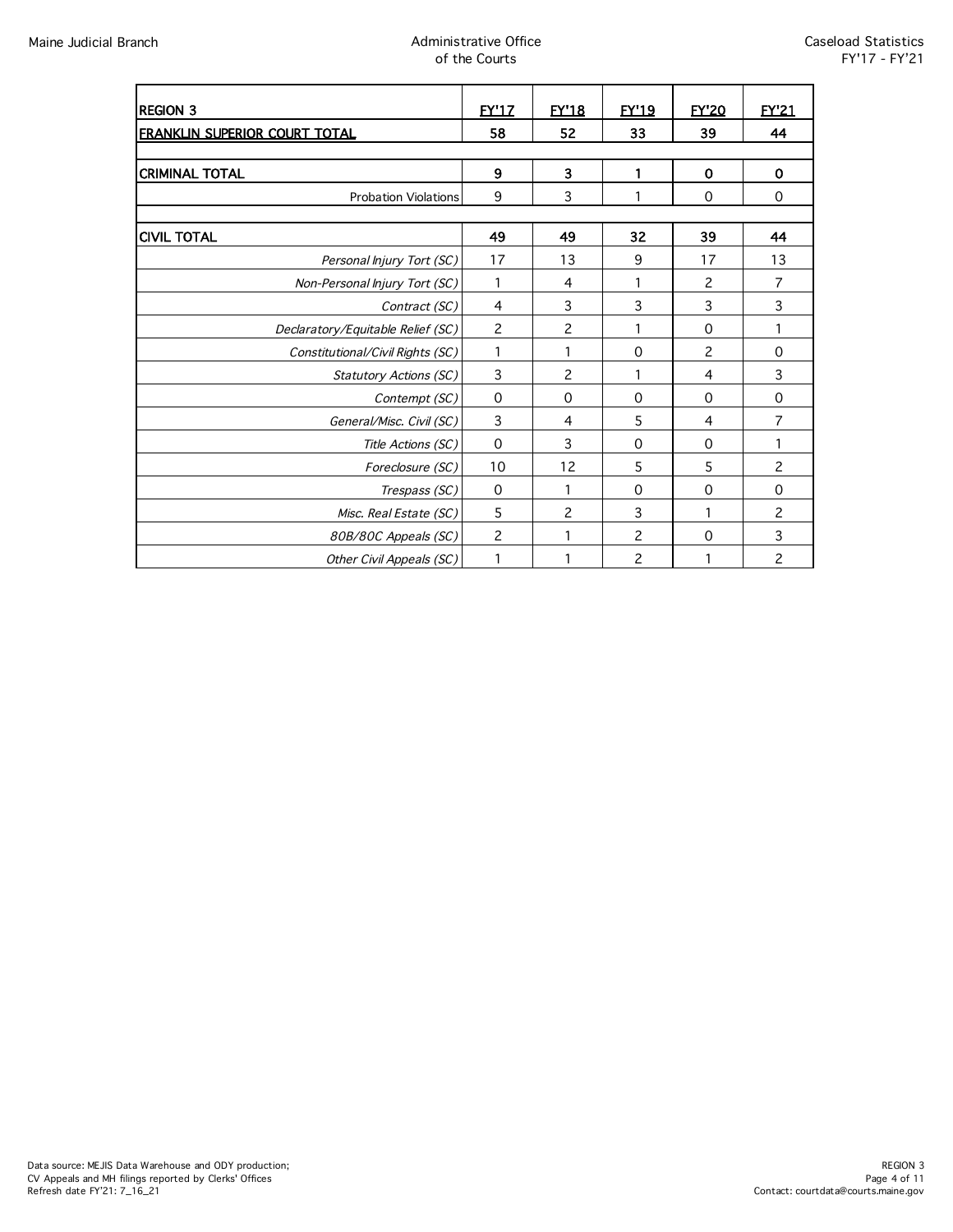| <b>REGION 3</b>                                | <u>EY'17</u> | EY'18 | <b>EY'19</b> | EY'20 | EY21 |
|------------------------------------------------|--------------|-------|--------------|-------|------|
| <u>IFRANKLIN UNIFIED CRIMINAL DOCKET TOTAL</u> | 1,528        | 1,546 | 1,478        | 1,065 | 843  |
| Implementation date: 3/18/13                   |              |       |              |       |      |
|                                                |              |       |              |       |      |
| <b>CRIMINAL TOTAL</b>                          | 1.240        | 1.266 | 1.291        | 904   | 762  |
| New Criminal Case Filings                      | 1,187        | 1,220 | 1,237        | 872   | 733  |
| <b>Probation Violations</b>                    | 53           | 46    | 54           | 32    | 29   |
|                                                |              |       |              |       |      |
| <b>CIVIL VIOLATIONS</b>                        | 288          | 280   | 187          | 161   | 81   |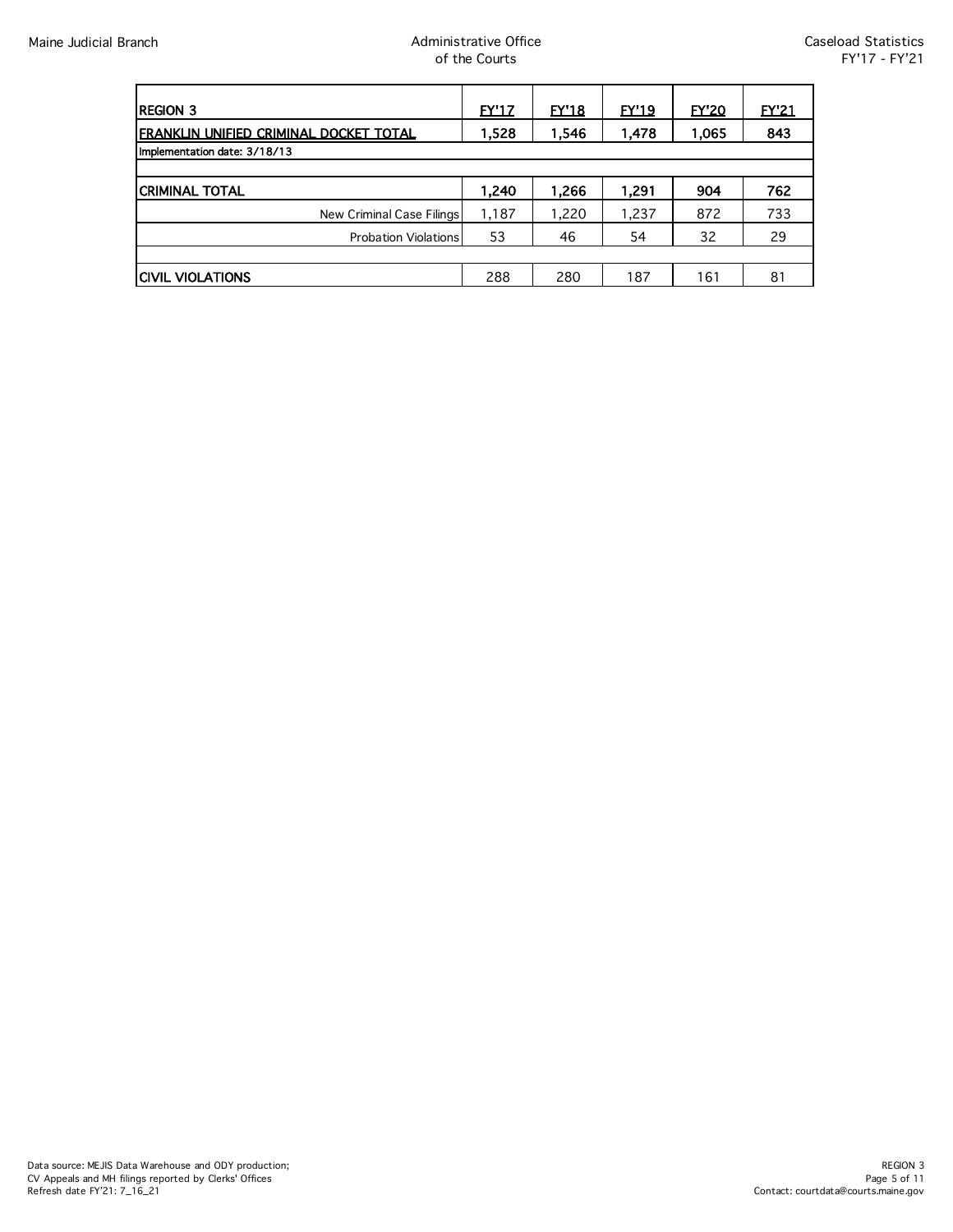| <b>REGION 3</b>                    | <b>FY'17</b>   | <b>FY'18</b> | <b>FY'19</b>   | <b>EY'20</b>   | EY'21          |
|------------------------------------|----------------|--------------|----------------|----------------|----------------|
| <b>OXFORD SUPERIOR COURT TOTAL</b> | 200            | 156          | 132            | 127            | 97             |
|                                    |                |              |                |                |                |
| <b>CRIMINAL TOTAL</b>              | 78             | 45           | 21             | 14             | 10             |
| <b>Probation Violations</b>        | 78             | 45           | 21             | 14             | 10             |
|                                    |                |              |                |                |                |
| <b>CIVIL TOTAL</b>                 | 122            | 111          | 111            | 113            | 87             |
| Personal Injury Tort (SC)          | 28             | 29           | 36             | 45             | 24             |
| Non-Personal Injury Tort (SC)      | 1              | 6            | $\mathbf 0$    | 1              | 6              |
| Contract (SC)                      | 6              | 8            | 16             | 19             | 13             |
| Declaratory/Equitable Relief (SC)  | 5              | 5            | 5              | 3              | 6              |
| Constitutional/Civil Rights (SC)   | 1              | 2            | $\overline{c}$ | 0              | 1              |
| <b>Statutory Actions (SC)</b>      | $\overline{c}$ | 3            | 5              | $\overline{c}$ | $\overline{c}$ |
| Contempt (SC)                      | $\mathbf 0$    | $\mathbf 0$  | 0              | $\Omega$       | $\mathbf 0$    |
| General/Misc. Civil (SC)           | 18             | 15           | 9              | 9              | $\overline{7}$ |
| Title Actions (SC)                 | $\overline{4}$ | 4            | 1              | $\overline{c}$ | 4              |
| Foreclosure (SC)                   | 33             | 24           | 19             | 18             | 6              |
| Trespass (SC)                      | $\mathbf 0$    | 1            | 1              | 0              | 1              |
| Misc. Real Estate (SC)             | 16             | 7            | 11             | 5              | 11             |
| 80B/80C Appeals (SC)               | 6              | 3            | 5              | 5              | 6              |
| Other Civil Appeals (SC)           | $\overline{c}$ | 4            |                | 4              | 0              |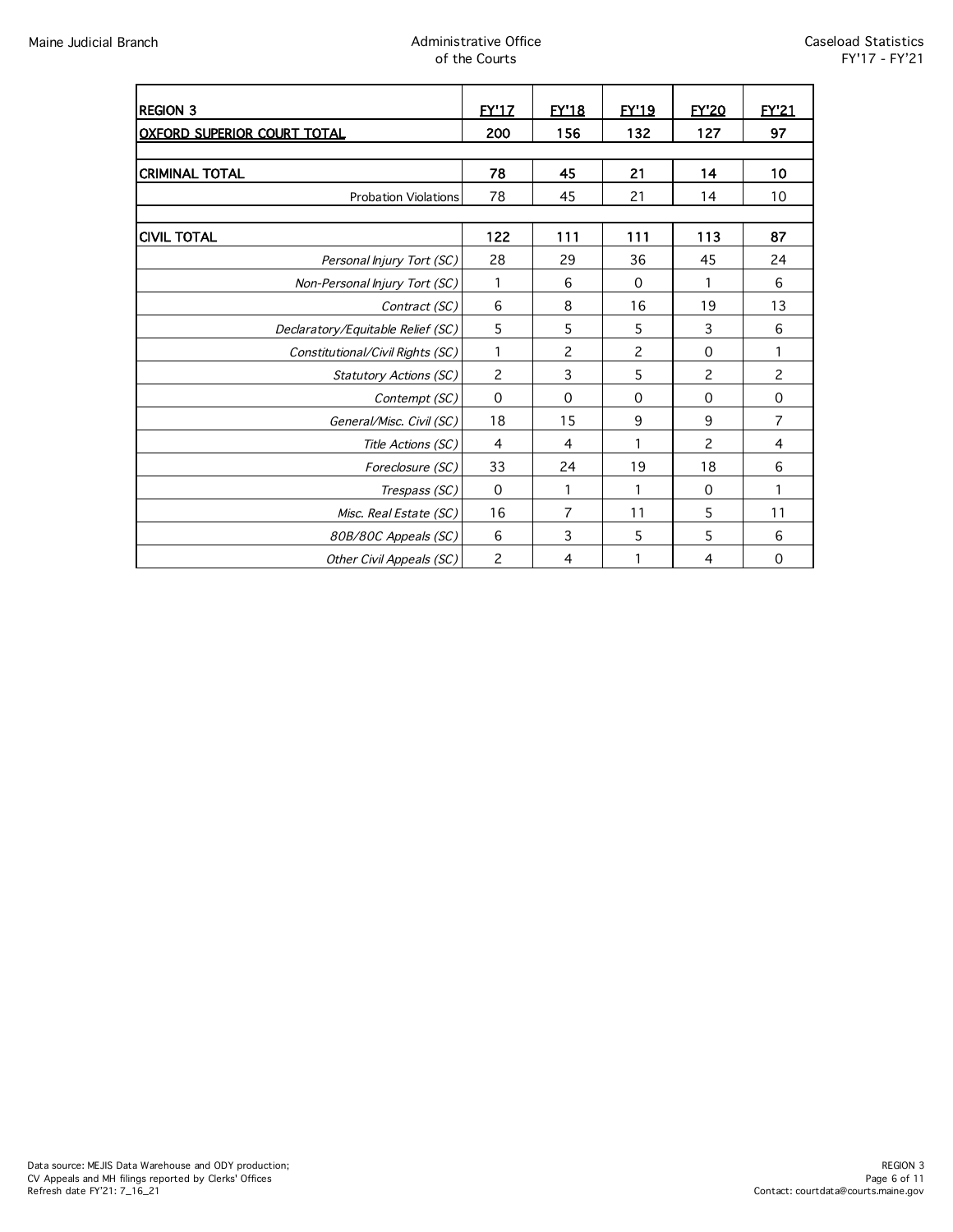| <b>REGION 3</b>                       | <b>EY'17</b> | <u>EY'18</u> | EY'19 | <b>EY'20</b> | <b>EY'21</b> |
|---------------------------------------|--------------|--------------|-------|--------------|--------------|
| IOXFORD UNIFIED CRIMINAL DOCKET TOTAL | 2,141        | 1,956        | 1,954 | 1,676        | 1,622        |
| Implementation date: 7/1/15           |              |              |       |              |              |
|                                       |              |              |       |              |              |
| <b>CRIMINAL TOTAL</b>                 | 1,740        | 1,700        | 1,714 | 1,492        | 1,503        |
| New Criminal Case Filings             | 1,696        | 1,626        | 1,621 | 1,396        | 1,423        |
| <b>Probation Violations</b>           | 44           | 74           | 93    | 96           | 80           |
|                                       |              |              |       |              |              |
| <b>CIVIL VIOLATIONS</b>               | 401          | 256          | 240   | 184          | 119          |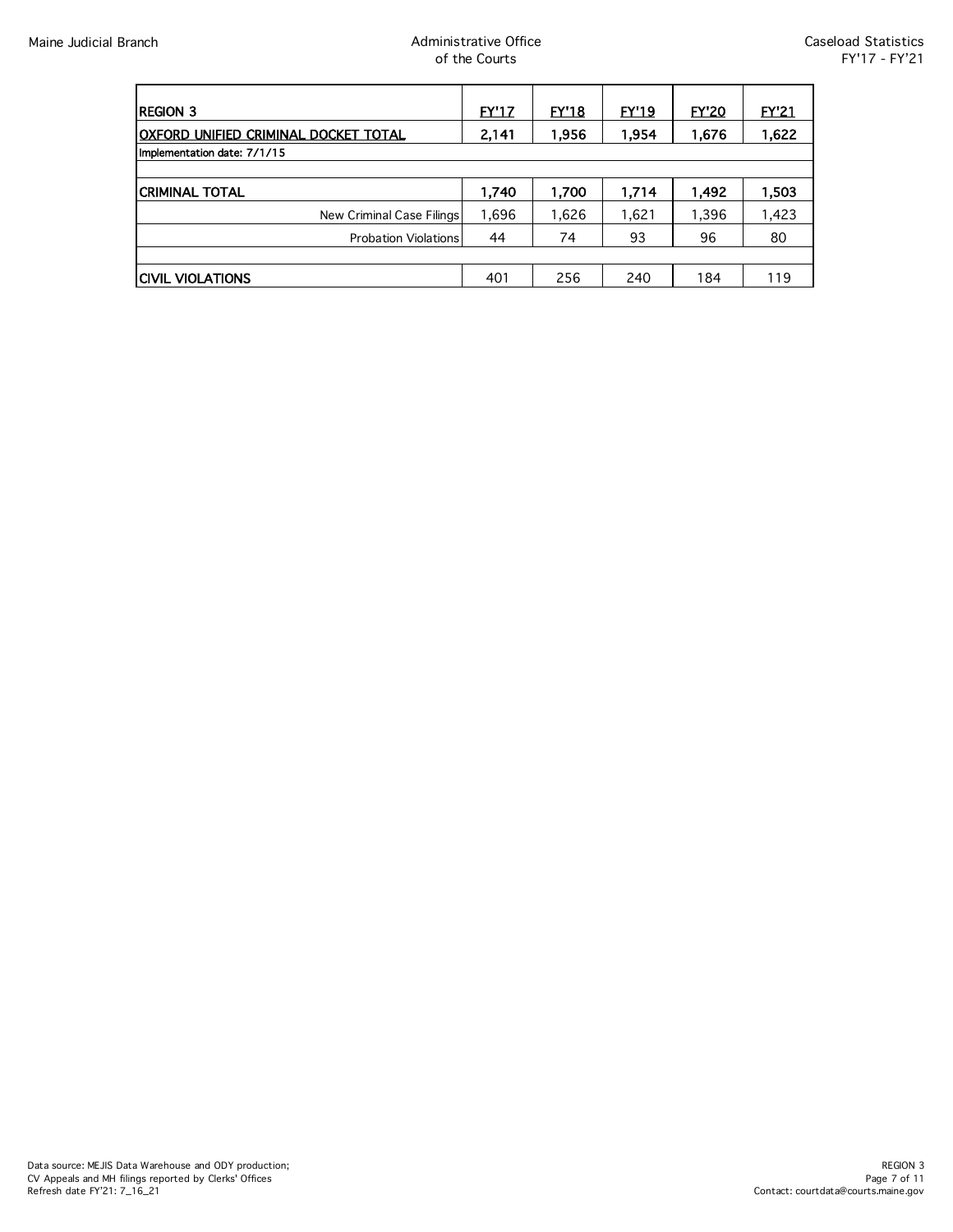### Maine Judicial Branch Administrative Office of the Courts

| <b>REGION 3</b>                                         | EY'1Z       | <b>EY'18</b>        | EY'19                     | <b>EY'20</b>        | <b>EY'21</b>        |
|---------------------------------------------------------|-------------|---------------------|---------------------------|---------------------|---------------------|
| <b>LEWISTON DISTRICT COURT TOTAL</b>                    | 5,389       | 5.208               | 5,002                     | 3,949               | 4,248               |
|                                                         |             |                     |                           |                     |                     |
| <b>CRIMINAL TOTAL</b>                                   | 1           | 1                   | $\mathbf 0$               | $\mathbf 0$         | $\mathbf 0$         |
| <b>Probation Violations</b>                             | 1           | 1                   | $\mathbf 0$               | $\mathbf 0$         | $\mathsf{O}\xspace$ |
| <b>CIVIL TOTAL</b>                                      | 2,986       | 2,807               | 2,621                     | 1,899               | 1,927               |
| Personal Injury Tort (DC)                               | 5           | 11                  | 9                         | 9                   | 3                   |
| Non-Personal Injury Tort (DC)                           | 12          | 11                  | 9                         | 12                  | $\overline{7}$      |
| Contract (DC)                                           | 530         | 237                 | 327                       | 249                 | 360                 |
| Declaratory/Equitable Relief (DC)                       | 7           | 10                  | 2                         | 1                   | 2                   |
| Constitutional/Civil Rights (DC)                        | $\pmb{0}$   | $\mathbf 0$         | $\mathbf 0$               | 1                   | 0                   |
| <b>Statutory Actions (DC)</b>                           | 4           | 8                   | 1                         | 3                   | 1                   |
| Contempt (DC)                                           | $\mathbf 0$ | $\mathsf{O}\xspace$ | $\mathbf 0$               | $\mathbf 0$         | $\mathbf 0$         |
| General/Misc. Civil (DC)                                | 113         | 236                 | 313                       | 91                  | 708                 |
| Title Actions (DC)                                      | 18          | 14                  | $\mathbf 0$               | 1                   | 1                   |
| Foreclosure (DC)                                        | 181         | 219                 | 111                       | 87                  | 25                  |
| Trespass (DC)                                           | $\mathbf 0$ | $\mathsf{O}\xspace$ | 0                         | $\mathbf 0$         | $\mathsf{O}\xspace$ |
| Misc. Real Estate (DC)                                  | 2           | 1                   | 5                         | 40                  | 1                   |
| Administrative (DC)                                     | $\mathbf 0$ | $\mathbf 0$         | $\mathbf 0$               | $\mathsf{O}\xspace$ | $\mathsf{O}\xspace$ |
| Money Judgments (DC)                                    | 220         | 152                 | 186                       | 202                 | 14                  |
| Small Claims (DC)                                       | 944         | 1,031               | 808                       | 621                 | 320                 |
| Forcible Entry (eviction) (DC)                          | 950         | 877                 | 850                       | 582                 | 485                 |
|                                                         |             |                     |                           |                     |                     |
| <b>FAMILY TOTAL</b>                                     | 2,227       | 2,191               | 2,194                     | 1,860               | 2,054               |
| Divorce with Children                                   | 204         | 169                 | 232                       | 204                 | 205                 |
| Divorce without Children                                | 246         | 241                 | 244                       | 197                 | 230                 |
| Paternity/Parent Rights                                 | 218         | 231                 | 186                       | 169                 | 231                 |
| Adoptions                                               | 47          | 50                  | 32                        | 27                  | 35                  |
| Guardianships                                           | 12          | 18                  | $\overline{7}$            | 10                  | 10                  |
| Name Changes<br><b>Other Family Matters</b>             | 3<br>28     | 2<br>17             | $\mathsf{O}\xspace$<br>37 | 1<br>26             | 4<br>40             |
|                                                         | 579         | 479                 | 490                       |                     | 368                 |
| Post-Judgment Family Motions<br><b>Child Protective</b> | 98          | 106                 | 117                       | 390<br>101          | 127                 |
| Juvenile                                                | 225         | 213                 | 177                       | 125                 | 132                 |
| <b>Protection From Abuse</b>                            | 567         | 665                 | 672                       | 610                 | 672                 |
|                                                         |             |                     |                           |                     |                     |
| <b>OTHER</b>                                            | 175         | 209                 | 187                       | 190                 | 267                 |
| Mental Health (MH)                                      | 83          | 92                  | 86                        | 110                 | 151                 |
| <b>Protection From Harassment</b>                       | 92          | 117                 | 101                       | 80                  | 116                 |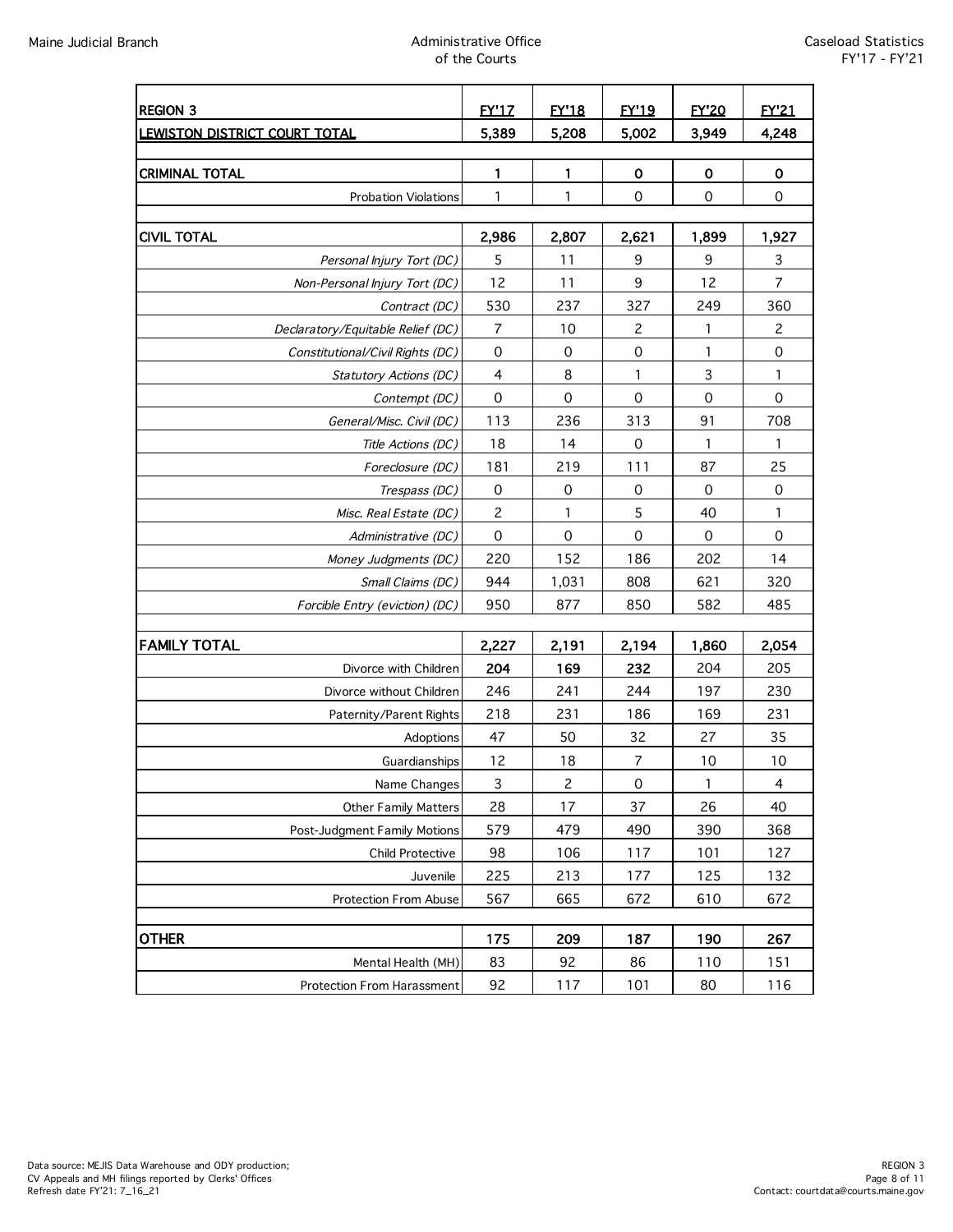| <b>REGION 3</b>                        | <b>FY'17</b>        | <b>EY'18</b>        | <b>EY'19</b> | <b>EY'20</b>        | <b>EY'21</b>   |
|----------------------------------------|---------------------|---------------------|--------------|---------------------|----------------|
| <b>FARMINGTON DISTRICT COURT TOTAL</b> | 1,050               | 1,043               | 1,006        | 780                 | 772            |
|                                        |                     |                     |              |                     |                |
| <b>CRIMINAL TOTAL</b>                  | 0                   | 0                   | 1            | $\mathbf 0$         | $\mathbf 0$    |
| <b>Probation Violations</b>            | $\mathbf 0$         | $\mathbf 0$         | 1            | $\mathbf 0$         | $\pmb{0}$      |
|                                        |                     |                     |              |                     |                |
| <b>CIVIL TOTAL</b>                     | 534                 | 524                 | 453          | 319                 | 350            |
| Personal Injury Tort (DC)              | 2                   | 3                   | 1            | 1                   | 0              |
| Non-Personal Injury Tort (DC)          | $\pmb{0}$           | 0                   | $\mathbf 0$  | 2                   | 3              |
| Contract (DC)                          | 68                  | 46                  | 65           | 32                  | 49             |
| Declaratory/Equitable Relief (DC)      | 2                   | 1                   | 1            | 0                   | $\pmb{0}$      |
| Constitutional/Civil Rights (DC)       | $\mathsf{O}\xspace$ | $\mathsf{O}\xspace$ | $\mathbf 0$  | 0                   | $\mathbf 0$    |
| <b>Statutory Actions (DC)</b>          | $\overline{c}$      | $\mathbf 0$         | $\mathbf 0$  | $\mathsf{O}\xspace$ | 1              |
| Contempt (DC)                          | $\mathbf 0$         | $\mathbf 0$         | $\mathbf 0$  | $\mathbf 0$         | $\mathbf 0$    |
| General/Misc. Civil (DC)               | 33                  | 68                  | 61           | 28                  | 87             |
| Title Actions (DC)                     | $\mathbf 0$         | $\overline{4}$      | 1            | $\overline{c}$      | $\mathbf 0$    |
| Foreclosure (DC)                       | 54                  | 42                  | 32           | 28                  | 11             |
| Trespass (DC)                          | $\boldsymbol{0}$    | 0                   | 0            | $\mathbf 0$         | 1              |
| Misc. Real Estate (DC)                 | $\mathsf 0$         | $\overline{c}$      | $\mathsf 3$  | $\mathsf{O}\xspace$ | $\overline{c}$ |
| Administrative (DC)                    | $\mathbf{1}$        | $\mathbf 0$         | $\mathbf 0$  | $\mathbf 0$         | 1              |
| Money Judgments (DC)                   | 53                  | 27                  | 45           | 31                  | 1              |
| Small Claims (DC)                      | 253                 | 264                 | 185          | 139                 | 149            |
| Forcible Entry (eviction) (DC)         | 66                  | 67                  | 59           | 56                  | 45             |
| <b>FAMILY TOTAL</b>                    | 493                 | 486                 | 529          | 440                 | 387            |
| Divorce with Children                  | 48                  | 50                  | 58           | 47                  | 40             |
| Divorce without Children               | 49                  | 58                  | 61           | 61                  | 59             |
| Paternity/Parent Rights                | 49                  | 51                  | 42           | 38                  | 45             |
| Adoptions                              | 14                  | 10                  | 1            | 4                   | $\overline{7}$ |
| Guardianships                          | $\overline{7}$      | 10                  | 8            | $\mathsf 3$         | $\mathsf 3$    |
| Name Changes                           | $\mathsf{O}\xspace$ | 0                   | $\pmb{0}$    | $\mathsf{O}\xspace$ | 1              |
| <b>Other Family Matters</b>            | 14                  | 8                   | 13           | 5                   | $\,6$          |
| Post-Judgment Family Motions           | 132                 | 122                 | 127          | 115                 | 68             |
| Child Protective                       | 13                  | 26                  | 29           | 22                  | 17             |
| Juvenile                               | 24                  | 42                  | 43           | 12                  | 13             |
| <b>Protection From Abuse</b>           | 143                 | 109                 | 147          | 133                 | 128            |
|                                        |                     |                     |              |                     |                |
| <b>OTHER</b>                           | 23                  | 33                  | 23           | 21                  | 35             |
| Protection From Harassment             | 23                  | 33                  | 23           | 21                  | 35             |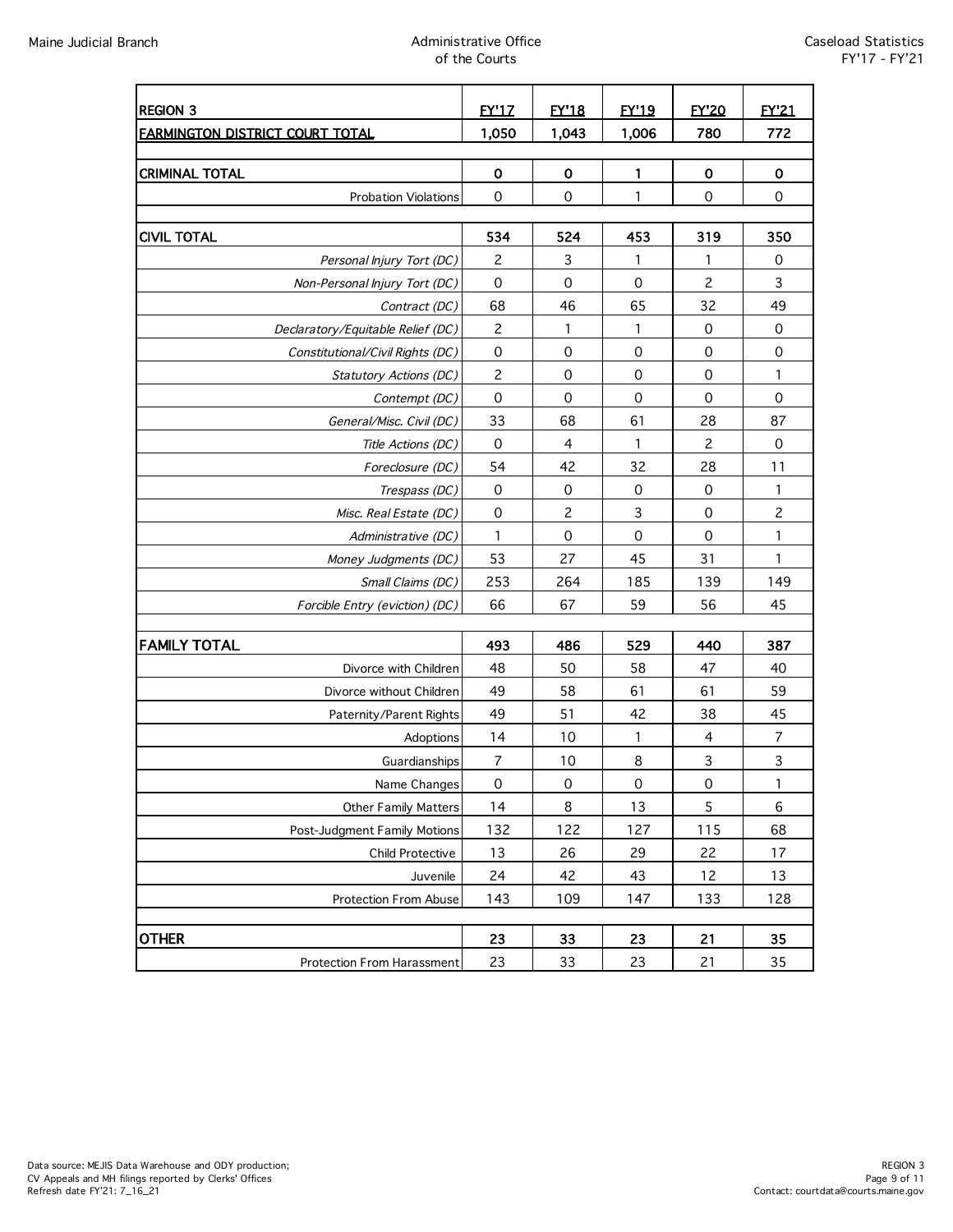### Maine Judicial Branch Administrative Office of the Courts

| <b>REGION 3</b>                   | <b>EY'17</b>            | <u>FY'18</u>        | <b>FY'19</b>        | <b>EY'20</b>   | <b>EY'21</b>   |
|-----------------------------------|-------------------------|---------------------|---------------------|----------------|----------------|
| SOUTH PARIS DISTRICT COURT TOTAL  | 1,066                   | 1,015               | 907                 | 809            | 833            |
|                                   |                         |                     |                     |                |                |
| <b>CRIMINAL TOTAL</b>             | $\overline{\mathbf{c}}$ | 0                   | $\mathbf 0$         | 0              | $\mathbf 0$    |
| <b>Probation Violations</b>       | $\overline{c}$          | $\mathsf{O}\xspace$ | $\mathbf 0$         | 0              | $\pmb{0}$      |
|                                   |                         |                     |                     |                |                |
| <b>CIVIL TOTAL</b>                | 548                     | 530                 | 441                 | 286            | 321            |
| Personal Injury Tort (DC)         | 2                       | 1                   | 0                   | $\overline{c}$ | 3              |
| Non-Personal Injury Tort (DC)     | 0                       | 1                   | 2                   | $\mathsf{S}$   | $\pmb{0}$      |
| Contract (DC)                     | 94                      | 73                  | 53                  | 46             | 79             |
| Declaratory/Equitable Relief (DC) | 3                       | 1                   | 1                   | 0              | $\mathbf 0$    |
| Constitutional/Civil Rights (DC)  | 0                       | 0                   | 0                   | 0              | $\mathbf 0$    |
| Statutory Actions (DC)            | 4                       | 1                   | 0                   | 0              | 0              |
| Contempt (DC)                     | $\mathbf 0$             | $\mathbf 0$         | $\mathbf 0$         | $\mathbf 0$    | $\mathbf 0$    |
| General/Misc. Civil (DC)          | 56                      | 63                  | 61                  | 21             | 106            |
| Title Actions (DC)                | $\mathbf{3}$            | 3                   | $\mathbf 0$         | $\mathbf 0$    | 1              |
| Foreclosure (DC)                  | 50                      | 45                  | 32                  | 39             | 10             |
| Trespass (DC)                     | $\mbox{O}$              | $\mathsf{O}\xspace$ | $\mathbf 0$         | $\mathbf 0$    | $\mathbf 0$    |
| Misc. Real Estate (DC)            | 3                       | 1                   | 3                   | $\overline{c}$ | 1              |
| Administrative (DC)               | $\mathsf{O}\xspace$     | 0                   | $\mathbf 0$         | 0              | $\mathbf 0$    |
| Money Judgments (DC)              | 42                      | 48                  | 38                  | 20             | 1              |
| Small Claims (DC)                 | 214                     | 195                 | 145                 | 81             | 32             |
| Forcible Entry (eviction) (DC)    | 77                      | 98                  | 106                 | 73             | 88             |
|                                   |                         |                     |                     |                |                |
| <b>FAMILY TOTAL</b>               | 494                     | 459                 | 450                 | 490            | 472            |
| Divorce with Children             | 48                      | 58                  | 39                  | 59             | 41             |
| Divorce without Children          | 60                      | 76                  | 61                  | 52             | 43             |
| Paternity/Parent Rights           | 54                      | 43                  | 28                  | 38             | 56             |
| Adoptions                         | $\overline{4}$          | $\overline{7}$      | 8                   | 3              | 7              |
| Guardianships                     | 5                       | 1                   | $\boldsymbol{7}$    | 1              | $\overline{c}$ |
| Name Changes                      | $\mathsf{O}\xspace$     | 1                   | $\mathsf{O}\xspace$ | $\mathsf O$    | 0              |
| <b>Other Family Matters</b>       | 10                      | 5                   | 3                   | $\overline{7}$ | 8              |
| Post-Judgment Family Motions      | 151                     | 96                  | 103                 | 122            | 99             |
| Child Protective                  | 15                      | 14                  | 28                  | 33             | 29             |
| Juvenile                          | 13                      | 22                  | 22                  | 16             | 31             |
| Protection From Abuse             | 134                     | 136                 | 151                 | 159            | 156            |
|                                   |                         |                     |                     |                |                |
| <b>OTHER</b>                      | 22                      | 26                  | 16                  | 33             | 40             |
| Protection From Harassment        | 22                      | 26                  | 16                  | 33             | 40             |